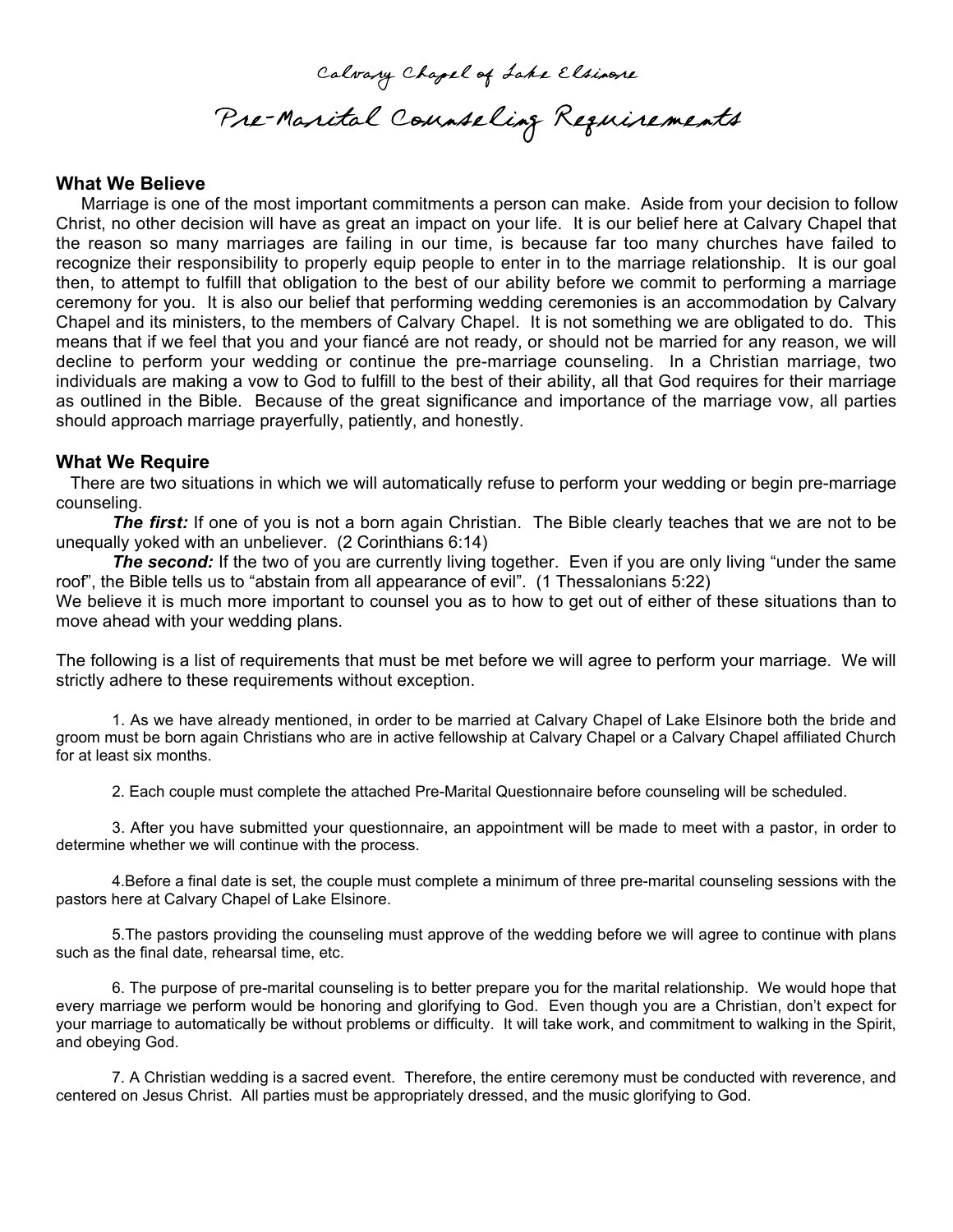Pre-Marital Questionnaire

This questionnaire must be filled out completely and turned in to the church office. After being reviewed, an appointment will be made to meet with a pastor, at this time we will determine whether or not to begin the pre-marriage counseling. *NOTE: We reserve the right to discontinue the counseling and planning process at any time, at our discretion.* **Both you and your fiancé need to complete a questionnaire.**

| <b>General Information</b>                                                                                                                                                                                                                                                                                                                                                                                   |                                |
|--------------------------------------------------------------------------------------------------------------------------------------------------------------------------------------------------------------------------------------------------------------------------------------------------------------------------------------------------------------------------------------------------------------|--------------------------------|
| <b>Personal Information</b>                                                                                                                                                                                                                                                                                                                                                                                  |                                |
| Address:                                                                                                                                                                                                                                                                                                                                                                                                     |                                |
|                                                                                                                                                                                                                                                                                                                                                                                                              |                                |
|                                                                                                                                                                                                                                                                                                                                                                                                              | Age: _________________________ |
| <b>Marital Status</b><br>Have you been married before? __________ If yes, how many times? __________ For how long? __________                                                                                                                                                                                                                                                                                |                                |
| Are you: Divorced ______ Widowed _____ Separated ____                                                                                                                                                                                                                                                                                                                                                        |                                |
| Is your divorce final? ___________ If not, when? ________                                                                                                                                                                                                                                                                                                                                                    |                                |
| Do you have children from a previous marriage? __________ If yes, how many? ________                                                                                                                                                                                                                                                                                                                         |                                |
|                                                                                                                                                                                                                                                                                                                                                                                                              |                                |
| <b>Engagement Period</b><br>How long have you known each other? __________ How long have you been going together? ________<br>How long have you been officially engaged?<br>(We require that you have been dating seriously for at least eight months before we will begin counseling)<br><b>Religious Background</b><br>Are you a Born Again Christian?<br>Briefly describe what it means to be Born Again: |                                |
|                                                                                                                                                                                                                                                                                                                                                                                                              |                                |
| For how long? __________                                                                                                                                                                                                                                                                                                                                                                                     |                                |